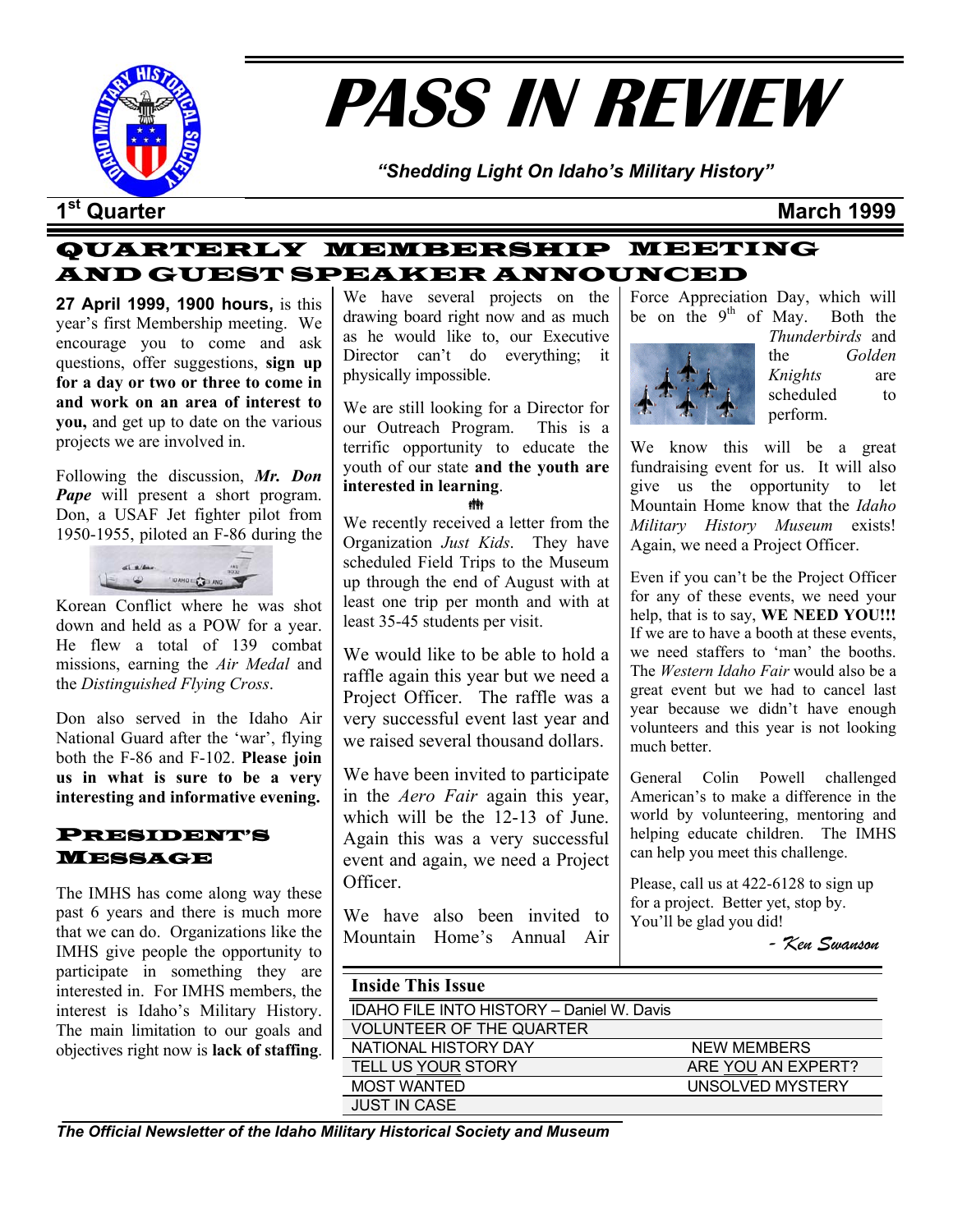#### **PASS IN REVIEW** *March 1999* **-2-** THE GINGHAM

DOG AND THE CALICO CAT

**IDAHO FILE INTO HISTORY**



**2LT Daniel W. Davis St. Edmunds, England June 1944** 

When the world was just entering the fifth decade of the twentieth century, Dan Davis, with his twin brother David, decided that it was time to run away from home in Payette and join 'the service.'

In their case it was the National Guard just before it was to be federalized "for a year" in 1940. Dan joined H Company, 161st Regiment of the Northwest's 41st Division and David joined the 148th Field Artillery of the Idaho Guard. After all; it paid 65 cents per drill (four per month). Who could turn that down?

The year stretched to five and one half and before long they were on their way overseas. In fact, the Pearl Harbor attack caught both units on the high seas. Dan's unit was diverted to Hawaii while his brother's 148th Field Artillery continued to the Far East where it fought the entire war.

But Dan had visions of flying one of those hot pursuit ships. So, in Hawaii, he transferred to the Army Air Corps.

As the early tensions and pressures of Pearl Harbor ebbed, Dan and others were returned to "the states" (Hawaii was not yet a state) for training where he finally became a full-fledged cadet late in 1942.

He went through preflight and primary training and on January 7, 1944, was commissioned a second lieutenant and assigned to pilot training in the P-38, a very fast twin-engine "pursuit" plane.



After advanced and combat training, he was assigned to the 364th Fighter Group and sent to England in May, 1944. That was *invasion time* and concurrent with that historical event, Dan began flying combat missions over the continent.

He flew 27 missions, fifteen in the P-38 and the last twelve in a P-51. He preferred the P-38 for its 'nontorque' stability (counter rotating props) and greater firepower. It mounted a twenty-millimeter canon and four fifty-caliber machine guns.

He, and his P-38, "Doodle Bug," were members of the 385th Squadron (364th Group) of the Eighth Air Force, and flew out of

*Dan joined H Company, 161st Regiment of the Northwest's 41st Division After all; it paid 65 cents per drill…Who could turn that down?* 

Honington Air Base at Bury St. Edmunds, England.

On his twenty-seventh mission (September 11th) Dan was shot down by an ME-109 which *he had shot down.* Say wha-at? Well, it's sort of like "the gingham dog and the calico cat" who ate each other up. (Remember the children's nursery rhyme?)

#### Ø×

High over Germany, about 25,000 feet, Dan says, "... 1115 hours, my high blower cut out ... I figured I might as well complete the mission even though I couldn't pull more than 28" manifold pressure.

I could just keep up with the flight with my throttle wide open. About five minutes later we spotted a gaggle of ME- 109's and FW- 190's in a huge Luftbeny ... dropped our wing tanks and pushed everything to the firewall (but with his engine problem he fell behind). By the time I got there, there was nothing to do but go in alone ... looked around and there were about fifty ME- 109's coming in on us ...

Flight leader had called for help reporting about 100 ME- 109's and FW- 190's ... now there were just seven of us trying to corner 150 Jerries over Germany. I entered the Luftberry from the top at about 20,000 feet…went around with them six or seven times…

I could see the expressions on the face of the Jerry pilots as I flew on their wing. I picked an FW- 190 and fired a couple of short bursts at him.

 $\overline{\phantom{a}}$ 

*(Continued on page 4)*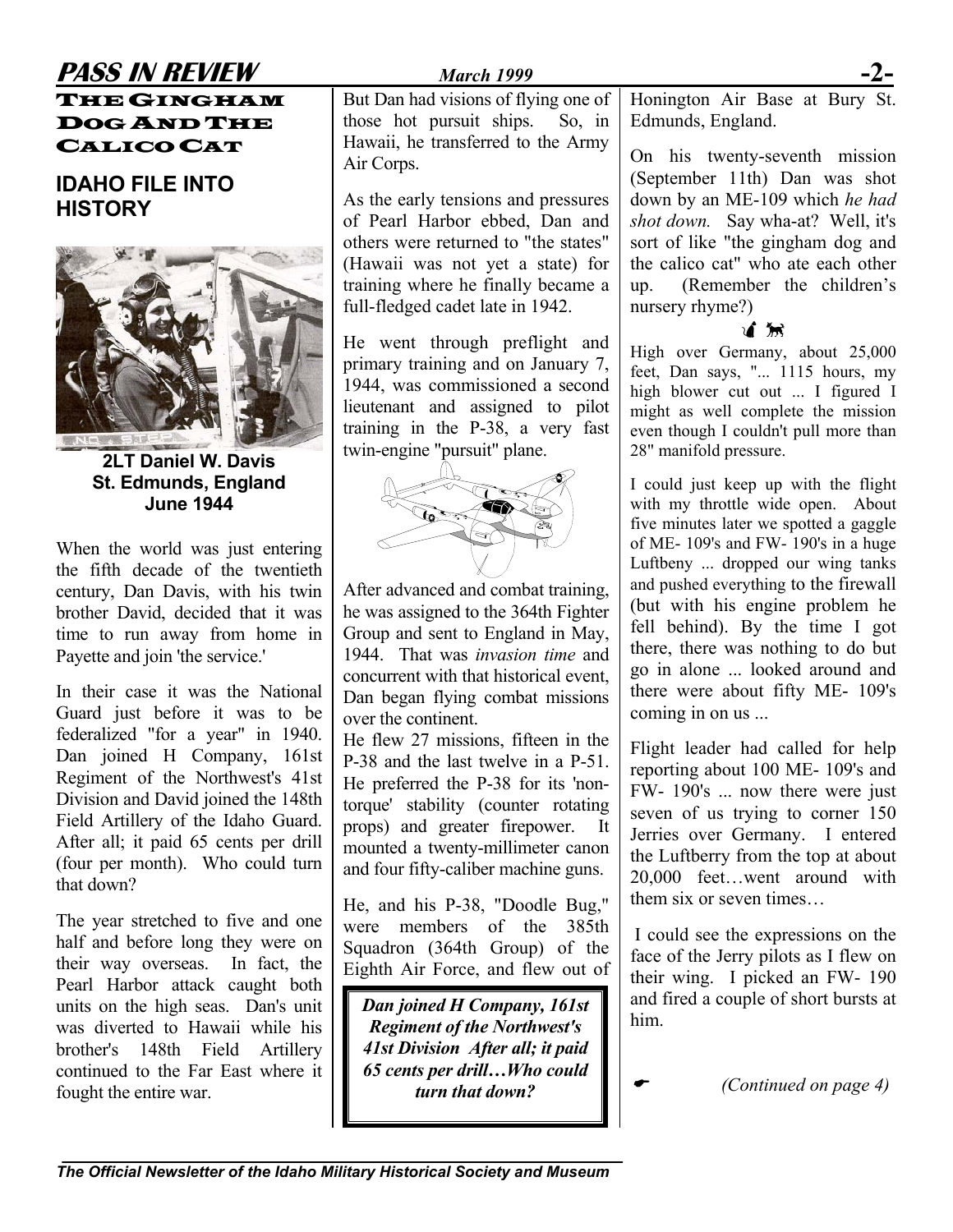### **-3-** *March 1999* **PASS IN REVIEW**

#### VOLUNTEER OF THE QUARTER

#### **Please meet Herb Berlier**



**Radio Technician First Class (Retired) Herbert M. Berlier - "Ham" # K6PQ** 

Herb has been one of our most dedicated volunteers since mid 1997. Not only has Herb been volunteering three full days each week, but he has become one of Kurt von Tagen's favorite fall-back volunteers to docent on weekends.

We don't have an accurate count on exactly how many hours Herb has put in at the Museum but we know for a fact that **he exceeded 1000 volunteer hours** in 1998.

Herb, being a jack of all trades has hung light fixtures in both the work shop and storage area, installed electrical outlets and phone jacks as well as repaired and installed WWII radio equipment for a display. This does not include the innumerable hours cleaning and restoring our new Museum Annex.

 $\boldsymbol{\mathsf{X}}$ Herb was born in 1910 in Aldrich, Missouri. He attended school in Iowa and helped his father farm their land. During the Depression the family sold everything and moved to Santa Maria, California looking for work. There, Herb worked in farming, then worked in the oil fields as a roustabout on the oilrigs. After being laid off unexpectedly, Herb went to Los Angeles and attended a trade school, learning the business of a movie theater projectionist.

About this time, Herb was introduced to the Amateur Radio hobby by a good friend. He immediately obtained his license and has been a "Ham" ever since.

⊕⊕

When WWII started, Herb joined the U.S. Navy where he served for over three years. He was discharged in late 1945 as a Radio Technician First Class.

Shortly after the war, Herb landed

#### we know **he exceeded 1000 volunteer hours** in 1998.

a job as a Sound System Field Engineer with RCA Service Company. In this capacity, he performed maintenance, repairs and installation of sound systems in theaters through out Southern California and Arizona.

#### $\blacktriangle$

He retired in 1975 and, after a couple years of puttering around the house and yard, went to work several days a week in the kitchen of his 5000 member church. After a 20 year "career" at the church, he decided to move to Boise to be closer to his family.

He was immediately "recruited" to become a Museum volunteer. Anyone who has been to the Museum has probably met and

talked to Herb. If the conversation dealt with the Navy, electronics, or 'hamming', it was probably a long one!  $\star$ 

#### NATIONAL HISTORYDAY

-Joe Icenhower The IMHS is proud to be a sponsor of Idaho's National History Day Event. This year, the State Contest will be held at BSU's Student Union Building, on April  $16^{th}$  at 9:00 am.

As an attendee and judge at last year's event, I highly recommend it.

Students from around the state create posters, exhibits, videos, etc., and submit them for judging.

The History Day theme for 1999 is Science, Technology and Invention in History.



**Last Years Winners Hillary & Elyse Thonssen with Governor Batt** 

In 1998, the IMHS helped sponsor this event, contributing a \$75 prize for the best Military History Display. Hillary and Elyse Thonssen created an exhibit on the Bataan Death March and shared the award. Their winning entry, pictured below, is now on display at the Museum.



**Last Years Winning Entry**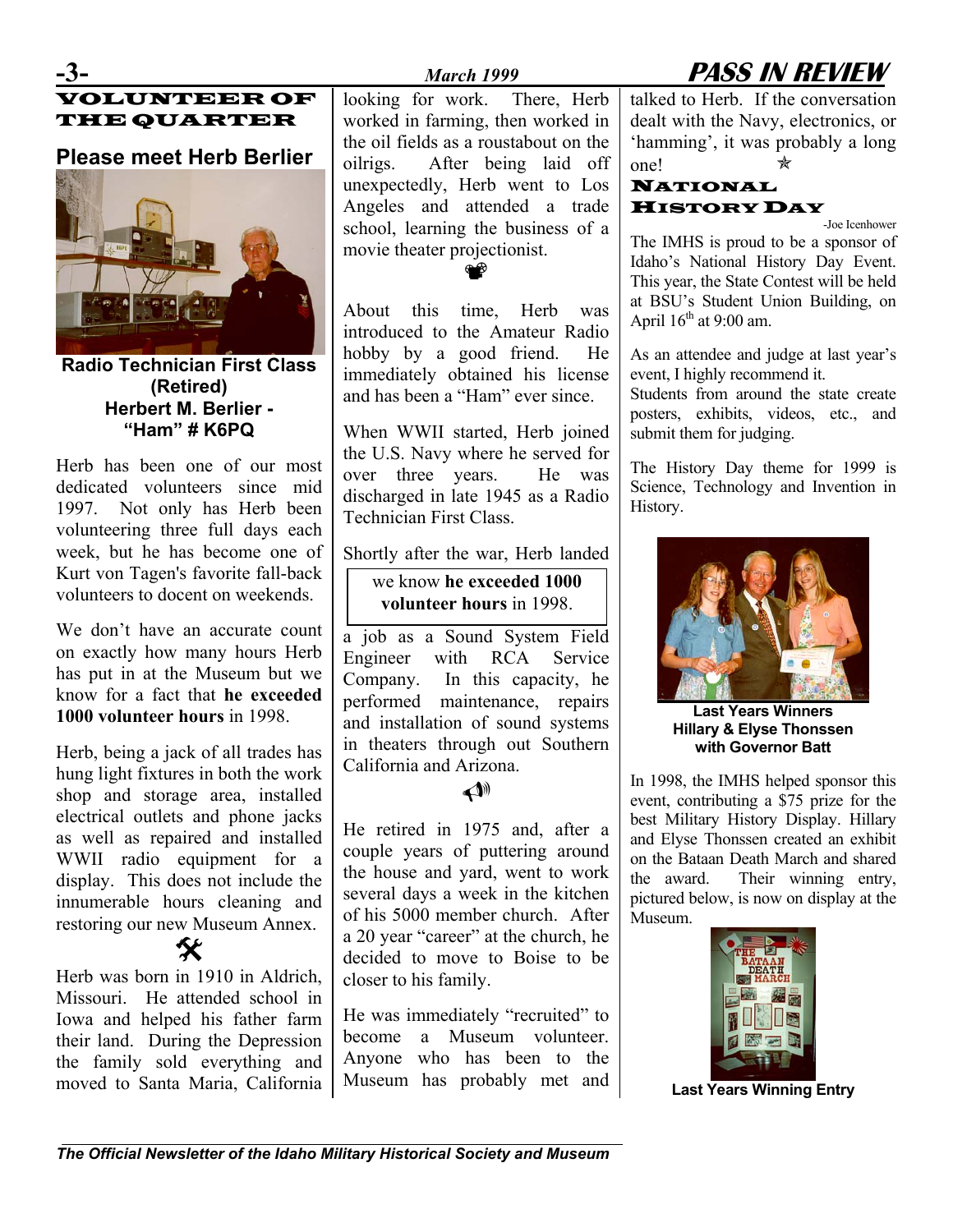#### **PASS IN REVIEW** *March 1999* **IDAHO FILE INTO HISTORY-**

# **Dan Davis (Continued)**

I got some strikes and pieces flew off, fired another burst and he broke into flames and started down. He went into a spin and the last I saw of him was an explosion.

*I got too damn curious about this Jerry…his slugs hit me in the oil cooler...*

I found myself alone except for an ME- 109 and I turned into him firing all the time. Pieces flew off his plane but he flew straight and level even after I hit him. I got on his tail and gave him a final burst, smoke poured out of his right side ... prop windmilling.

I got too damn curious about this Jerry and forgot where my flap handle was... usually to slow down ... should cut the throttle ... drifted alongside and looked him over. His tail and fuselage shot to pieces with large holes and his canopy was blown off. Smoke was pouring out of his plane. He looked at me ... I started to pull up and turn left.

I looked over my shoulder and knew I'd bought it ... could see his guns firing (20mm) ... his slugs hit me in the oil cooler beneath the plane.

I stalled out and went into a spin. I could smell smoke, and flames were coming up from the floor of the cockpit. I released the safety belt and was sucked out of the plane. The first thing I saw was the 109 ... later saw him crash at the edge of a forest ... landed on a railroad track...when I hit the ground it was about 1210 hours".



**{POW} 2.Lt. Davis, Daniel W. Erk.-Marke: 5519** 

Davis was locked in a temporary 2 x 4 windowless cell and via several transfers ended up in Stalag Luft I (Barth, Germany) on September 22, 1944. On May 1, 1945, the Russians captured Stalag Luft I and shortly, Davis was flown to Reims, France where, among other things, he was "deloused".

He was taken back to England for a short bit of rest and relaxation and then home to the U.S.A. where he enjoyed sixty days leave. He remained in the Air Force and retired May 30, 1961 with the rank of Major.



Dan kept meticulous journals and other personal records while he was a POW and over the last few years he has donated a great deal of his memorabilia to the Museum. We are pleased to announce that it is now on display.

Dan was also a guest speaker at a membership meeting in May of 1997 and has also put in many hours as a Docent at the Museum. He recently moved to Idaho Falls to be closer to his family. On Behalf of the Board, Thank you Dan, **PLEASE** keep in touch.

## NEW MEMBERS

*Special Welcome to:*  $\star$  James Cozine \* Janice Frazier \* Peter Jacobson  $*$  Marcia Keith  $*$  Robert E. Keith  $\star$  Eugene McVey  $\star$  Gordon I. Shore  $\star$  Claire Steffens \* Kristy Cozine-Zerby  $\star$  Jon Zerby



Do you enjoy the **IDAHO FILE INTO HISTORY** section of the



Newsletter? Don't assume that you had to have been the youngest breveted colonel

or that you must have received five purple hearts or a chest full of medals to be of interest to the Idaho record.

It's the archives in which we are most interested -- not so much the newsletter stories of today. A history of your military experiences will be of immense value fifty or 100 years from now.

So far, we have received only WWII experiences. What happened to Korean vets? Vietnam? Desert Storm? IMHS has received almost nothing from the enlisted ranks or the veterans of women's services.

We are looking for the everyday GI experiences, a soldiers' point of

*The Official Newsletter of the Idaho Military Historical Society and Museum*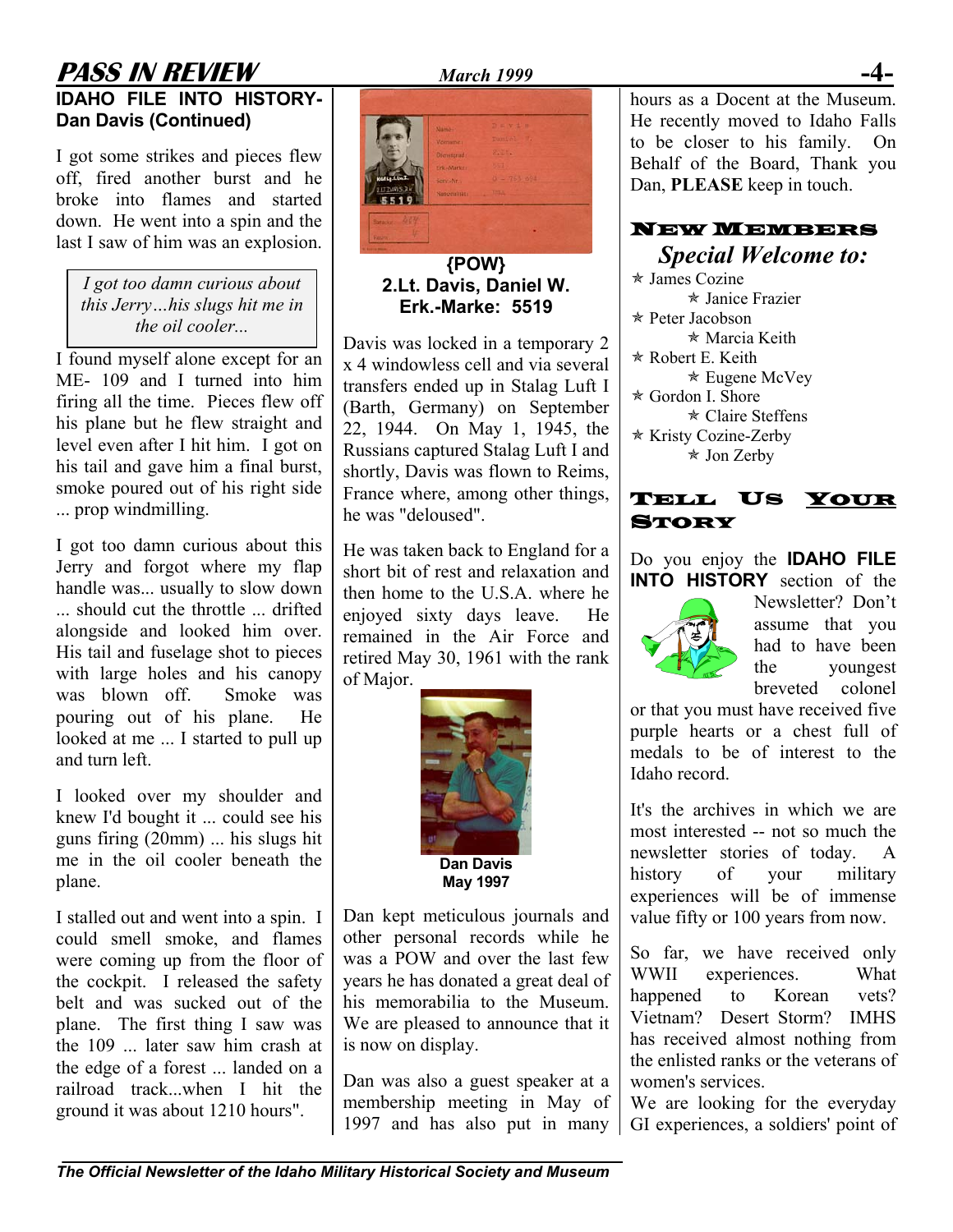### **-5-** *March 1999* **PASS IN REVIEW**

view. **Send us yours**, -- AND *give us names* of those who you feel have a story to tell. We may be able to contact and interview them.

When writing your story, be sure that you identify personnel



involved, date (as close as possible), location and

information that lends color or credence to your story. Besides going into the Idaho record, it may be printed here in the newsletter.

At the end of your memoir and on the same sheet of paper, please write or type, "This memoir may be edited for publication in the Idaho Military History Museum newsletter, *Pass In Review*". Then **sign and date** the statement.

To you who may have already written your military memoirs, please send a copy to:

#### **The Idaho File Idaho Military History Museum 4040 West Guard Street Boise, ID 83705-5004**

The editors of *Pass In Review* reserve the right to edit articles for length and structure; however, **the greatest care is taken to preserve the writer's meaning and style.**

It is our editorial policy to publish both enlisted and commissioned experiences as well as to recognize the various armed services. This will of course, will depend upon what is submitted, so **the mix will be up to you.** 

As part of our Outreach program, the IMHS is looking for Military History Experts. We would like to serve the community via a "platoon" of experts on various early military equipment and events, from Desert Storm back as far as we have any record or memory.

Thus the Museum would become a center for information about arms, equipment, battles, etc., back to WWII and beyond for those who study the history of arms and the military.

A booklet listing name, area of expertise, veteran era, etc., would be published and distributed to the news media, schools, colleges, government offices, etc. It would have introductory remarks explaining its purpose, how to make an inquiry, and a brief background on the IMHS and Museum. 

When a question regarding say, the MA51Widget comes in, either to the Museum or directly to the listed expert, the individual would be able to provide the answer and possibly additional information and insight.

We have the people who have the information and the IMHS would become a clearinghouse for military questions.

If you are interested in being listed, let us know. Call 422-6128. We'll develop an info sheet for each *listee* and go from there.

#### ARE YOU AN MOST WANTED



EXPERT? **W W I Uniforms!** The WWI uniform we had on display was a loan. If you have a WWI uniform or

> know someone who does, who would be willing to **DONATE** it to the Museum, let us know, better yet, contact them or bring it in.

#### UNSOLVED MYSTERY

A donation has been received that



we are not able to identify and we need your help.

We have received two star-shaped patches, approximately one square inch in size. They have a **black frame with gold fill**. Each has a number embroidered in black in the center, one of the numbers is **25**, the other is **30**.



If you know anything about these, please let us know; we have been unable to contact the donor.

*Produced By:* Idaho Military Historical Society *Editors:* Phil Obenchain *Production:* Gayle Alvarez Comments or article suggestions are welcome, contact us at 422-6128. Check out our web site at: <http://inghro.state.id.us/museum/>